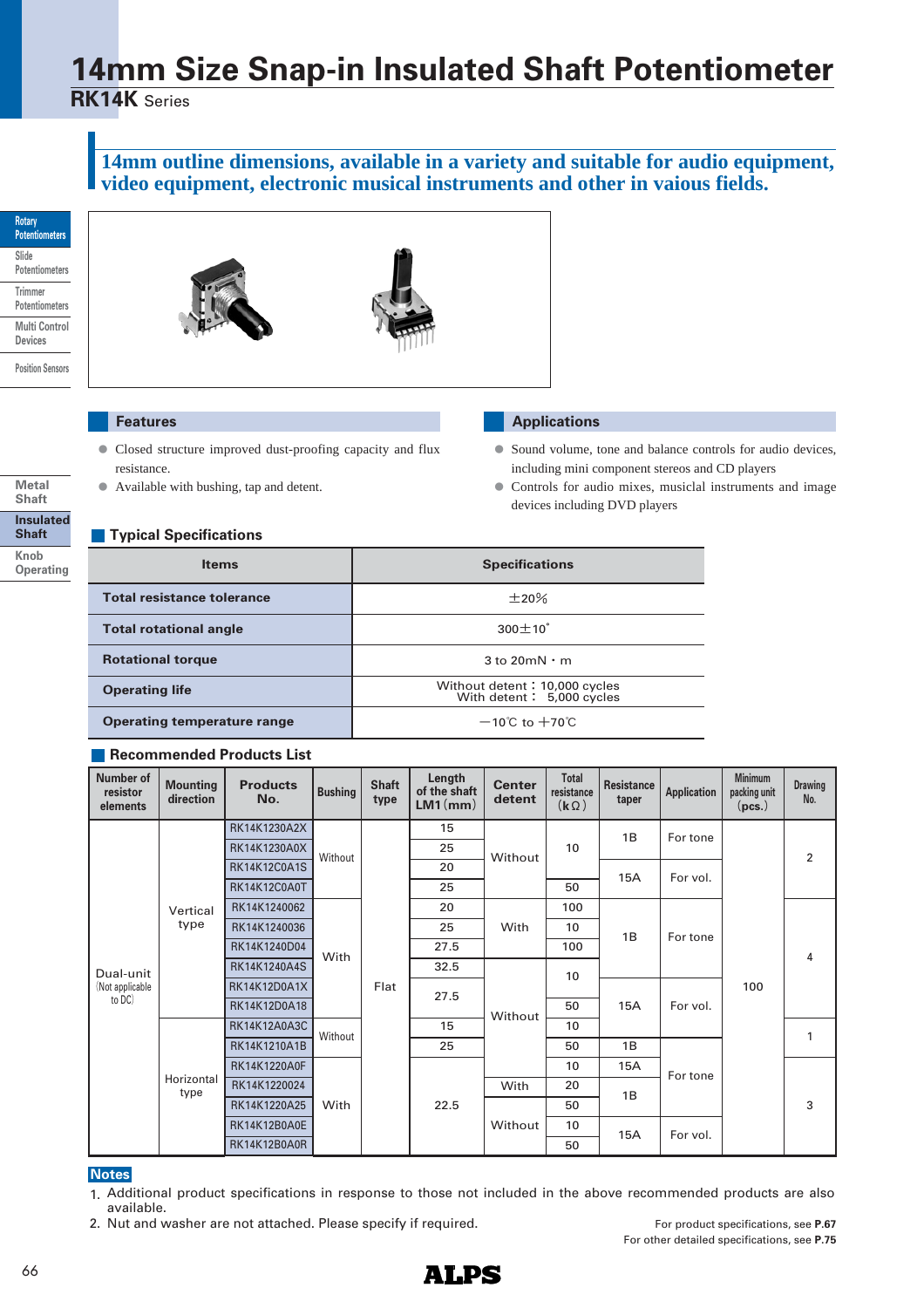# **Product Specifications**

**In addition to the recommended products, the following specifications can also be accommodated.** 

| <b>Total Resistance Variety</b> |     |          |  |    |  |     |  |                                  |
|---------------------------------|-----|----------|--|----|--|-----|--|----------------------------------|
| Total resistance $(k\Omega)$    | 5   | 20<br>10 |  | 50 |  | 100 |  | Rotary<br><b>Potentiometers</b>  |
| Resistance Taper                |     |          |  |    |  |     |  | Slide<br>Potentiometers          |
| <b>Resistance taper</b>         | 15A | 1B       |  | 3B |  | 15C |  | <b>Trimmer</b><br>Potentiometers |
|                                 |     |          |  |    |  |     |  | <b>Multi Control</b>             |

#### **Tapped Types are Also Available**

RK14K12 (for audio volume control) is also available with tap.

#### **Shaft Variety**

| <b>Shaft Variety</b><br>Unit: mm                                                                             |                 |                        |                                            |                      |         |                 |                                                                   |                |      |                                                                           |      |      |
|--------------------------------------------------------------------------------------------------------------|-----------------|------------------------|--------------------------------------------|----------------------|---------|-----------------|-------------------------------------------------------------------|----------------|------|---------------------------------------------------------------------------|------|------|
|                                                                                                              |                 | <b>Without bushing</b> | <b>With bushing</b>                        |                      |         |                 |                                                                   |                |      |                                                                           |      |      |
|                                                                                                              |                 | <b>Horizontal type</b> |                                            | <b>Vertical type</b> |         |                 | <b>Horizontal type</b>                                            |                |      | <b>Vertical type</b>                                                      |      |      |
| <b>Style</b><br>⊬                                                                                            |                 | LM <sub>1</sub><br>l1  | LM <sub>1</sub><br>$\overline{\mathbb{H}}$ |                      | $l_{1}$ | E<br>Ħ<br>₩     | LM <sub>1</sub><br>$\overline{11}$<br>$\overline{LB}$<br>$\ell$ 1 |                |      | LM <sub>1</sub><br>$L_1$<br>$\overline{LB}$<br>$\overline{A}$<br>$\ell$ 1 |      |      |
|                                                                                                              | LM <sub>1</sub> | 15                     | 20                                         | 25                   | 30      | LM <sub>1</sub> | 20                                                                | 22.5           | 25   | 27.5                                                                      | 30   | 32.5 |
| <b>Shaft</b>                                                                                                 |                 |                        |                                            |                      |         | $L_1$           | 12.5                                                              | 15             | 17.5 | 20                                                                        | 22.5 | 25   |
| variety                                                                                                      | $\ell$ 1        | 4.5                    | $\overline{7}$                             | 12                   | 12      | $\ell$ 1        | $\overline{7}$                                                    | $\overline{7}$ | 12   | 12                                                                        | 12   | 12   |
|                                                                                                              |                 |                        |                                            |                      |         | LB              | 5                                                                 | 5              | 5    | 5                                                                         | 5    | 5    |
| <b>Detail dimensions</b><br>$\ell$ 1<br>4.5<br>CO.5                                                          |                 |                        |                                            |                      |         |                 |                                                                   |                |      |                                                                           |      |      |
| 1.5 <sub>2</sub><br>$\frac{5}{20}$<br>90<br>8<br>4.5<br>$\frac{5}{2}$<br>4.5<br>$LM_1 = 15$ only application |                 |                        |                                            |                      |         |                 |                                                                   |                |      |                                                                           |      |      |

## **Terminal Layout / Circuit Diagram**

**Viewed from Mounting Side**



**Insulated Shaft**

**Metal Shaft**

**Knob Operating**

**Devices Position Sensors**

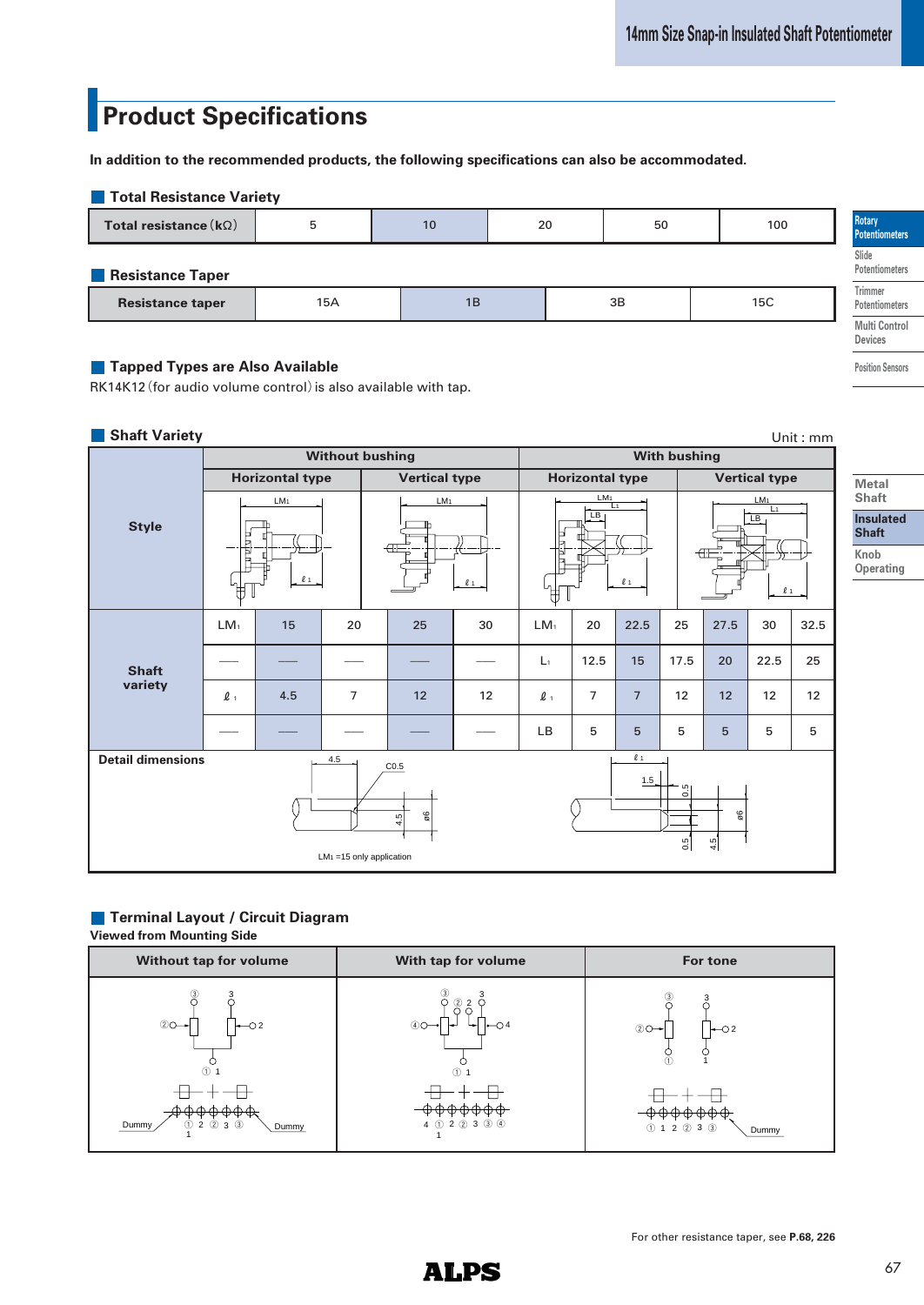## **Orders other than recommended products**

**Specify orders for varieties that are not listed in the Recommended Product List, referring to the following example.**



Shows the specification recommended by us. **Note**

20

**203**

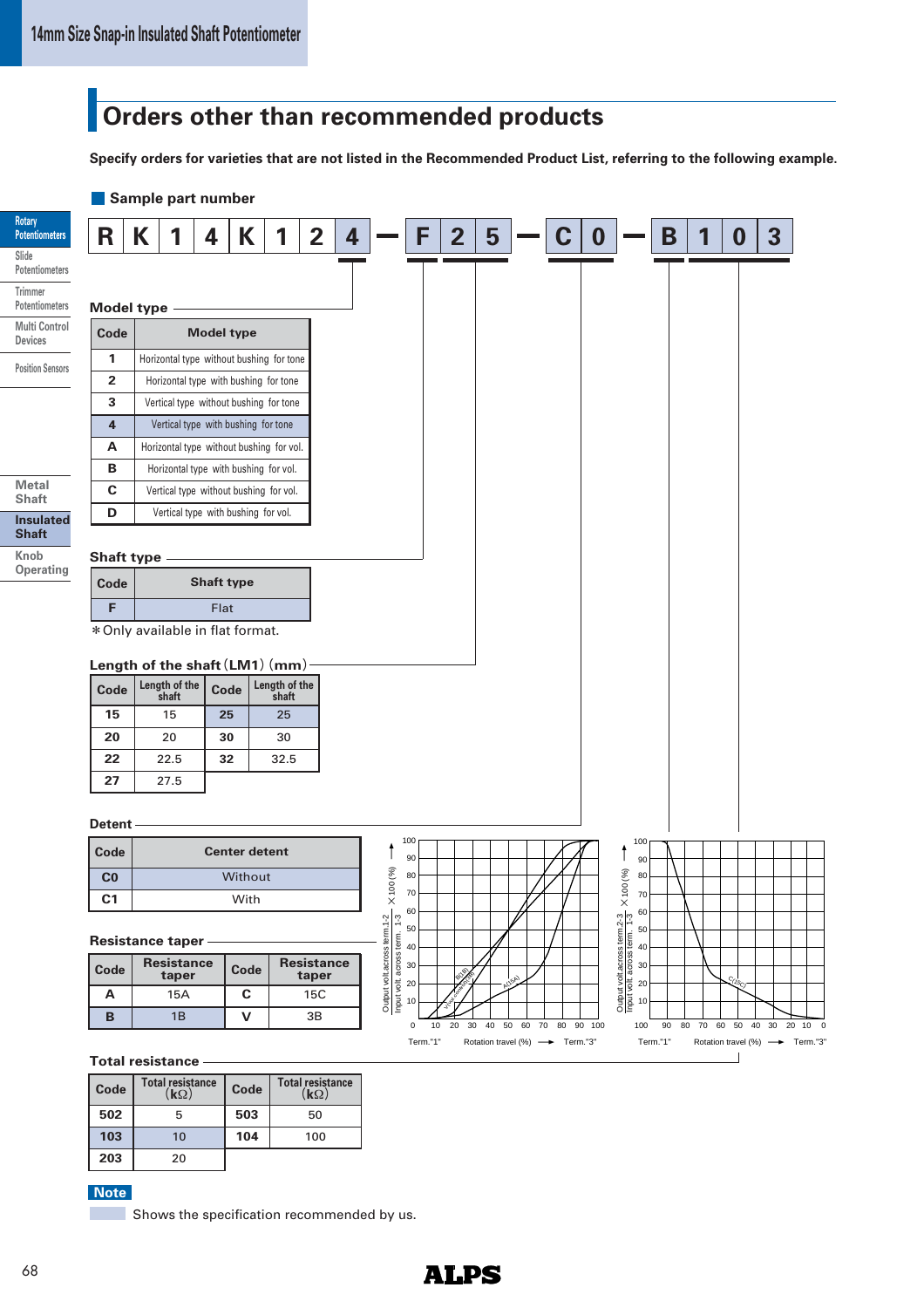